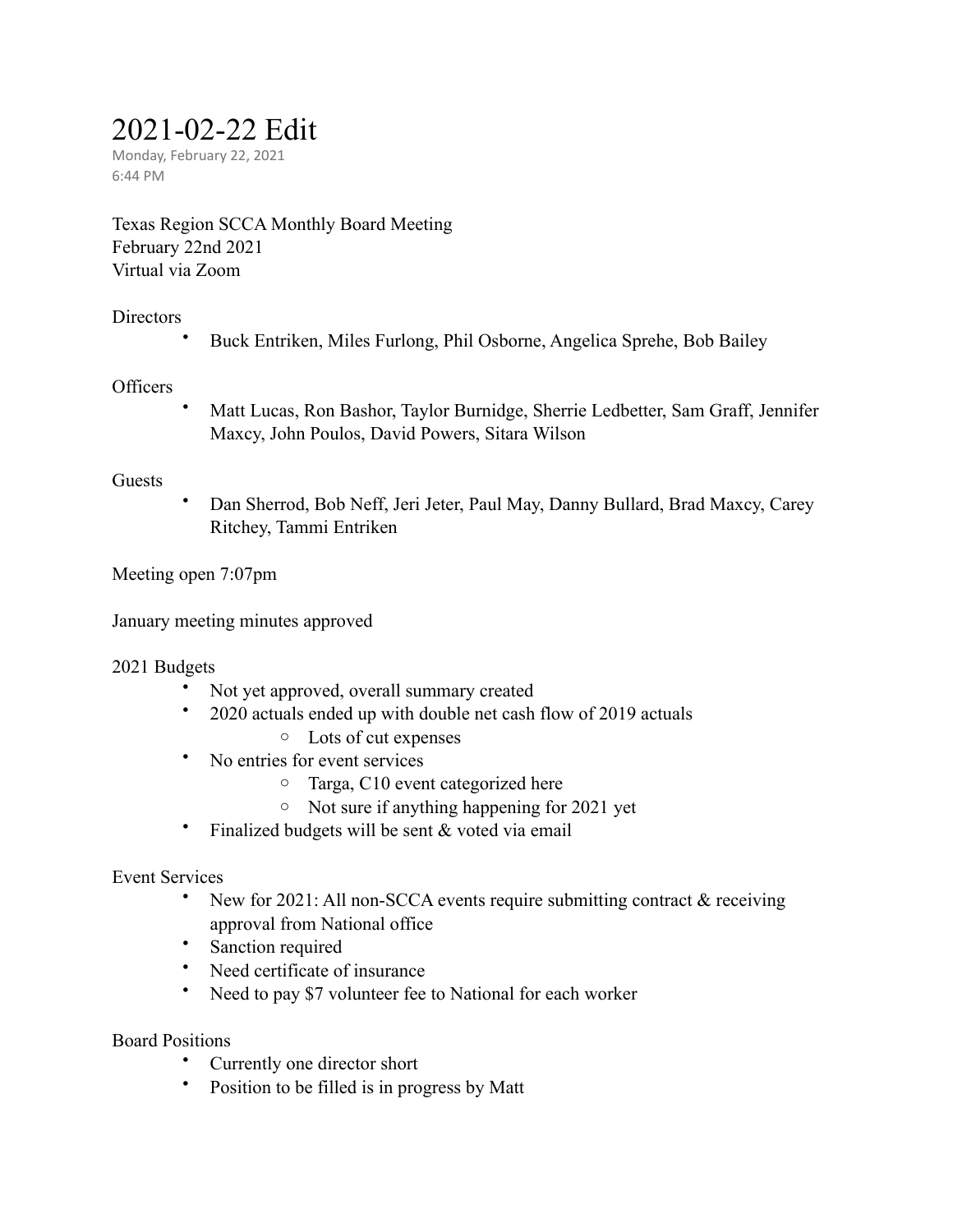Virtual Convention

- Overall good attendance and interaction
- Most sessions were recorded and are available in the Whova app/website
- Fun things
	- o 23 of 115 regions have active Time Trials program
	- o Time Trials 2015 entries: 523
	- o Time Trials 2020 entries: 2125
	- o Marketing no longer under 'experimental programs' department, now direct reports to CEO
	- o National marketing resources are available, we should take advantage
	- o SCCA military discount for active duty and veterans, 20% membership discount

2021 is the 70th Anniversary of Texas Region

- What can we do to celebrate?
	- o Stickers, shirts, hats
	- o Send ideas to Matt

Treasurer's Report, Sherrie Ledbetter

- Not much new
- January Cresson Race
	- o Not yet complete, missing some expenses
	- o Overall positive
- Solo
- o Some ECR refunds
- o Storage fees
- Time Trials
	- o Storage fees

Race Report, Sitara Wilson

- Cresson in January
	- o About 90 drivers
	- o Great weather
- May 8-9 at ECR
	- o Registration will open soonish

Rally Report, John Poulos

- Sweetheart Rally
	- o Bad weather on 2/14, rescheduled for 2/21
	- o Bad weather and recovery, so rescheduled again to 2/28
	- o Expecting 25-30 entries
- Trying to modernize  $\&$  minimize paper usage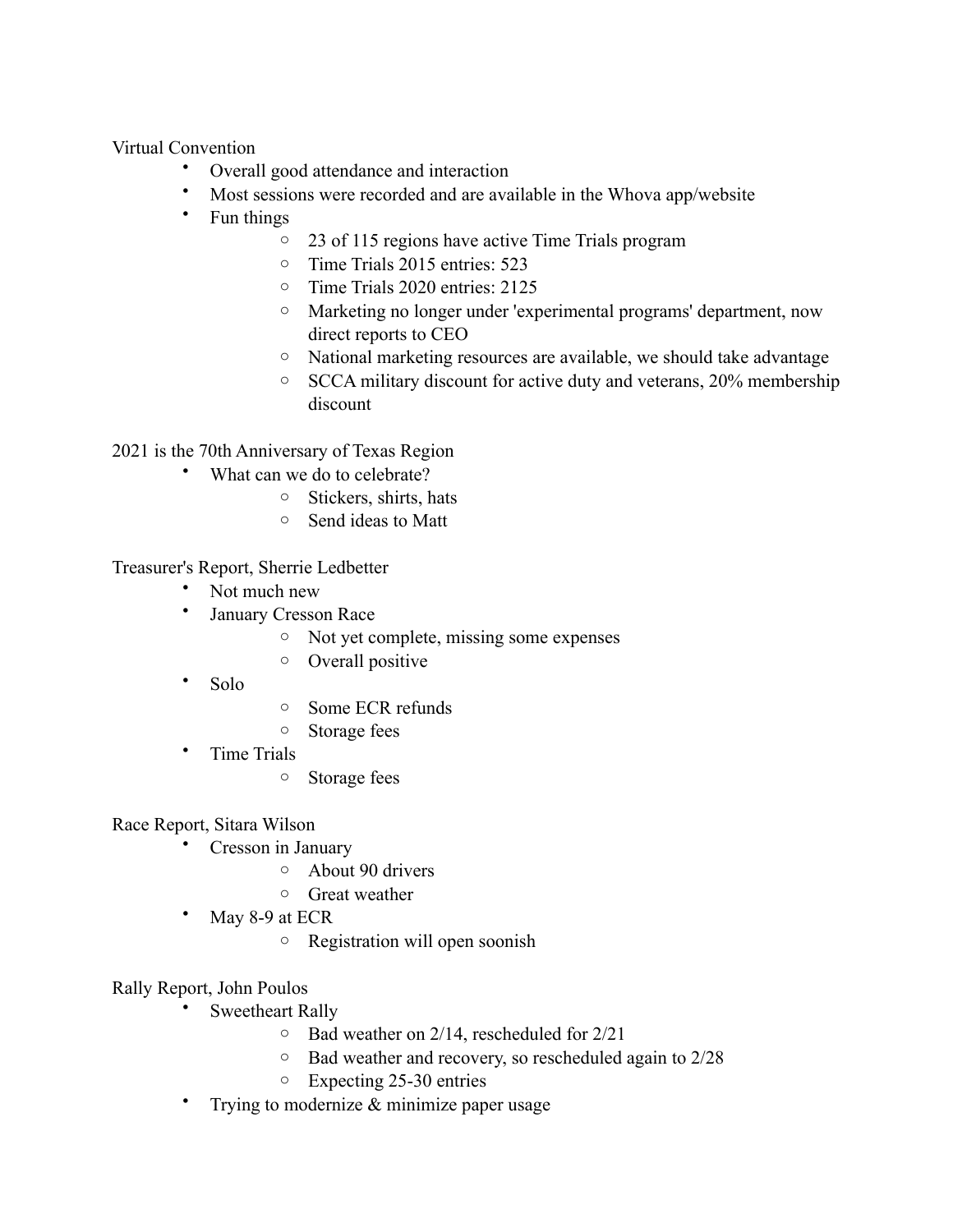- o Google Forms for answering questions
- o TSD Rally app for upcoming instructions
- Trying out MotorsportReg SpeedWaiver
- Rally School February 6th
	- o Virtual via Zoom, about 2 hours
	- o Lots of interaction & good attendance
	- o Over 40 attendees
- Weekend Memberships being handled through MotorsportReg now
- Next Rally May 1st
- National Rally Weekend in October
	- $\circ$  Very long & challenging, not a 'first timer' type event
	- o 2 on Saturday, 1 on Sunday
- John Poulos is now divisional admin for Road Rally
	- o AND participating in national rally development committee
	- o Congratulations

## Solo, David Powers

- Double-rescheduled ECR Road Course on 2/14 cancelled
	- o 2020 season now closed
	- o Individual payments refunded
	- o Moved to 2021 season, March 21st
	- o Need to move cost/credit around properly
- February 20th Annual Tech
	- o Classic BMW
	- o 20 cars inspected
- February 27th Annual Tech
	- o Kraken Motorsports
- Annual Reg
	- o 15 entries so far, only been open a few days
- Equipment expenses
	- o Waiting until after March events to replace
	- o Batteries currently out of stock/backorder
	- o Trailer spare tire
	- o Wireless speakers radio receiver ordered
	- o Loaner Helmets invoice received, but no other news

## Time Trials, Sherrie Ledbetter

- Classing meeting with participants
	- o Leave classing alone for 2021 season
	- $\circ$  Will be researching changes & getting feedback
		- Likely move to national classing in 2022
	- o Will be making conversion charts
- **Event Procedures**